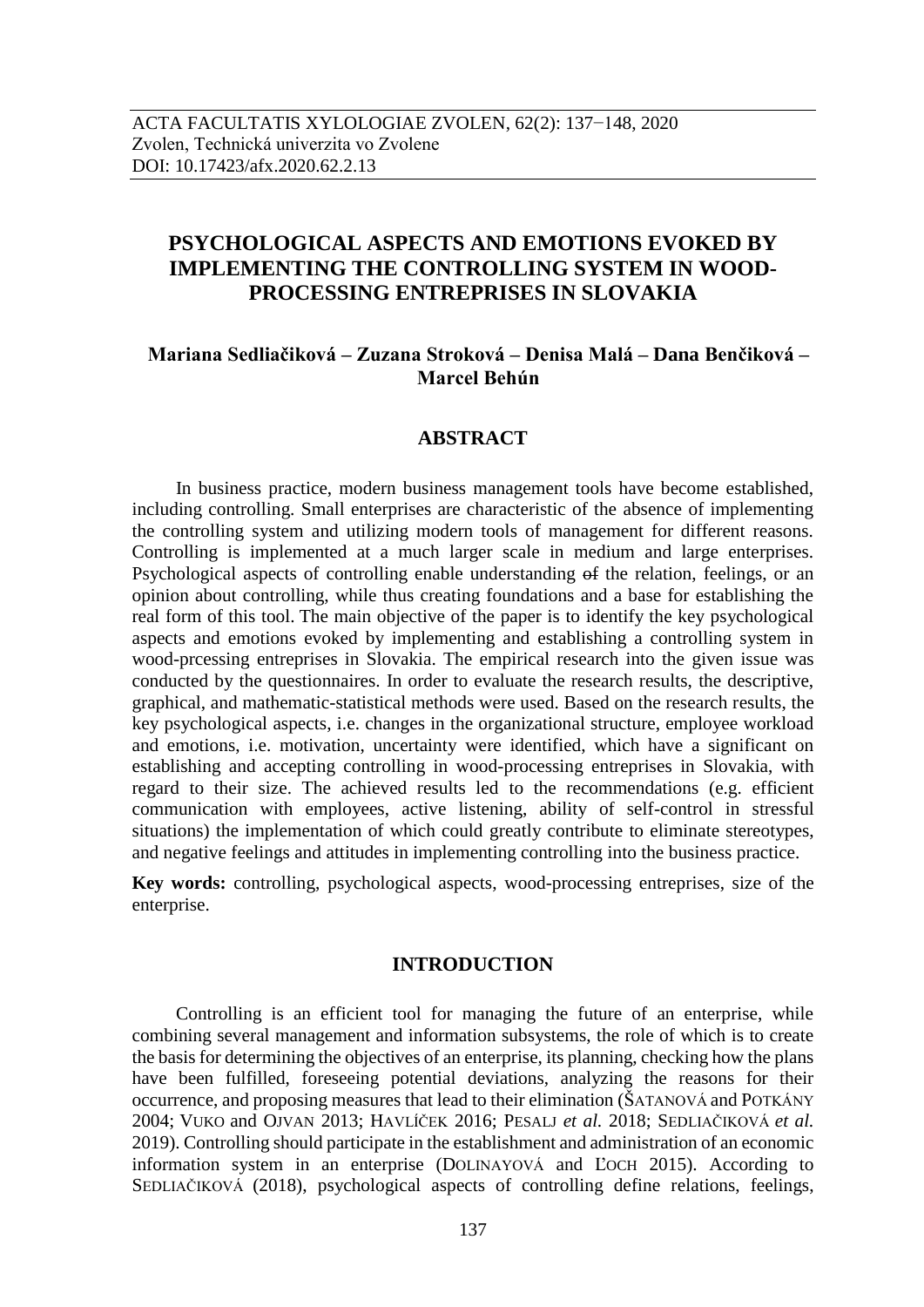opinions, or an imagination of people about controlling, while thus creating the base and foundations for establishing the real form of this tool. Realizing these factors enables more effective activity of the controller and understanding the behaviors and feelings of the people involved. There exist six psychological rules (aspects) between the controller, managers, and employees who are the recipients of the controller's information and recommendations, which must be accepted and applied in the enterprise with regard to the effectiveness of its implementation and enforcement within the enterprise (ESCHENBACH 2004). Among these belong: motivation, feedback, communication, building trust, enforcing, and change.

The growing (decreasing) necessity (importance) of controlling leads to an increase in tendency to indicate the positive (negative) emotions that are associated with its implementation and establishment, which manifests in the increasing (decreasing) size of the enterprise, as well as more appropriate (inappropriate) understanding of controlling (KLEMENTOVÁ and SEDLIAČIKOVÁ 2017). Fear, aversion, disappointment, lack of interest, and uncertainty, belong to the negative emotions evoked by implementing and establishing controlling in an enterprise. Curiosity, happiness, enthusiasm, satisfaction, and motivation are ranked among the positive ones.

According to GAUTAM and KHURANA (2019), when organisations are working in a fiercely competitive environment, it is imperative that the challenges of diversity management as age, gender, diversity, educational qualification, work experience should be managed effectively. Academic excellence and technical expertise can no longer ensure success for an individual or an organisation. Competencies like managing one's emotions and managing other's emotions plays a very crucial role. The process of change involves emotions, as it is a fact that no one wishes to surrender the comfort associated with the status quo or make concessions on what this person is worth. Despite that, leaders will have to remain successful while being subjected to these challenges, among which are the emotions of those that are affected by the change. Therefore, there is an increase in focus on emotional intelligence (EI) in leadership when it comes to managing the process of change (ISSAH 2018). Leaders with a high level of EI can evoke and elicit enthusiasm, excitement and optimism among subordinates, and promote atmosphere of cooperation, through which they may subsequently develop positive interpersonal relationship with them (MINÁROVÁ *et al*. 2015; BASHIR 2017; EDELMAN and VAN KNIPPENBERG 2018; CUÉLLAR-MOLINA *et al.* 2019). Positive interpersonal relations between the leaders and the subordinates may bring along many benefits to the enterprise, e.g. the increase in its performance. When leaders understand and are able to influence the feelings of subordinates, they are able to make them reassess the emotions they experience and the ways these emotions are expressed. In general, EI includes those skills or abilities related to emotions which underpin the ability of a leader to make major changes in an organization. Neglecting to consider the subordinates' emotional responses to changes may in fact result in a declining trend within the enterprise (JIMÉNEZ 2018). According to MAAMARI and MAJDALANI (2017), first, the higher the EI of the leaders and employees, the better their respective communication, performance, stability and tenure, and thereby the lower the turnover. Second, the higher the EI of leaders and employees, the better the social relationships within the work-setting, higher empathy and higher levels of norming. Third, the high levels of EI generate higher levels of feelings of responsibility as well as warmth and support, affecting both employees and leaders' effectiveness in decisionmaking, commitment and efficiency.

According to TAVAKOLI (2010), the basic idea underlying positive organizational change is that if the employees are taken seriously and if they are respected, they will blossom and their power will be oriented toward success of change plans, as well as toward an enjoyable work life. Managers who understand the psychological aspects of organizational change can better plan what methods be used, when they be used, how they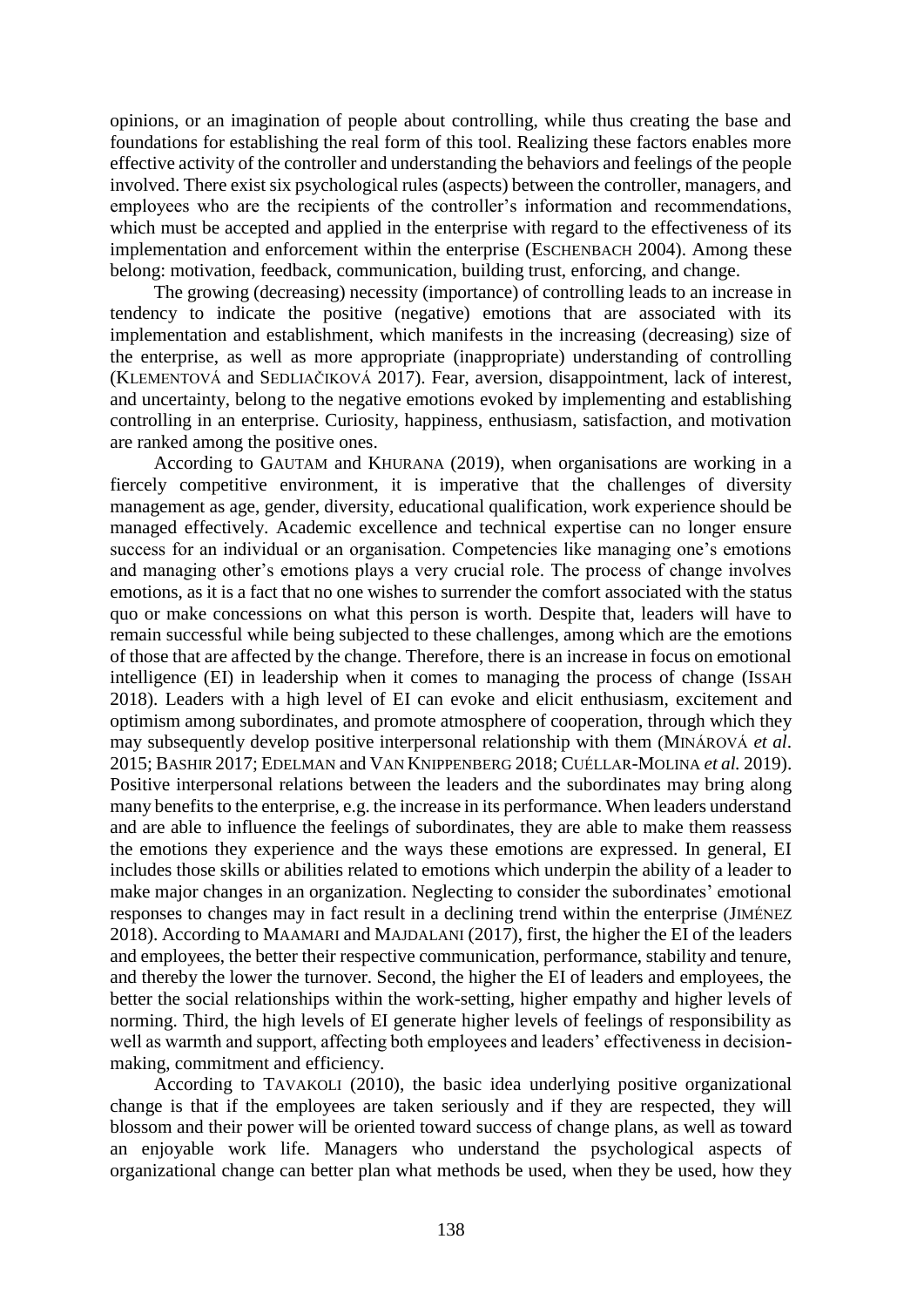be used, and under what specific conditions they may lead to more positive results. Yet, positive organizational changes, in many situations, rely on managers' creativity, enthusiasm, improvisation, exploration, and enterprise. Finding creative ways of implementing organizational changes that motivate positive responses of employees is a worthwhile challenge. HITKA *et al.* (2020) emphasize that the impact of motivation and meeting employees´needs on improving the performance and delivering it to required standard is fundamental. According to LORINCOVÁ *et al.* (2016), the emphasis should be put on friendly atmosphere in the workplace similar to extended family as well as on long-term benefit of employees' development, morale, coherence and work environment.

Slovak Republic is relatively independent of importing the natural resources inputs, being built on a domestic resource base of sustainable character, and therefore it is able to permanently show active balance of foreign trade. In relation to the positive situation related to natural resources, their suitable geographic location, and their acceptable energetic demands for processing wood, woodworking industry represents an important field of industry for the Slovak national economy, while thus enabling further development of small and medium enterprises (HAJDÚCHOVÁ *et al.* 2016; MALÁ *et al.* 2018). Woodworking industry is composed of the wood, furniture, and cellulose-paper industries. These are based on processing wood, i.e. domestic ecological resource (POTKÁNY *et al.* 2018). According to HALAJ *et al.* (2018), the potential of the related sector depends mainly on the availability of raw material and the demand reported for wood and wood-based products.

The objective of the paper is to identify the key psychological aspects and emotions evoked by implementing and establishing a controlling system in wood-processing entreprises in Slovakia.

### **METHODOLOGY**

The research was divided into three key phases. In the first phase, it was necessary to perform a survey and analysis of the secondary literary sources with the goal to define the theoretical foundations to the problem. In the second phase, attention was given to conducting an empirical research in the given field, and identifying the key psychological factors, and emotions evoked by implementing and establishing a controlling system in wood-processing enterprises. The empirical research was performed on a sample of micro, small, medium, and large enterprises. A questioning method was used to collect the primary research data, while the total number of the processed questionnaires was 412. The data obtained in the empirical research were analyzed and processed by descriptive, graphical, and mathematic-statistical methods.

The whole sample consisted of all organizations and entreprises operating in the Slovak Republic, i.e. 559,841 active economic subjects (SLOVAK BUSINESS AGENCY 2019). The random and purposive sampling was used for the selection of respondents into the selected sample. The purposive sampling was used for the selection of wood-processing enterprises. Respondents were addressed through electronic forms (questionnaires) sent directly to their addresses. Subsequently, the sample size was defined using a mathematical relationship to calculate the minimum number of respondents to be involved in the survey (KOZEL *et al.* 2006):

$$
n \ge \frac{(z^2 \times p \times q)}{\Delta^2} \to \ge \frac{(1.96^2 \times 0.5 \times 0.5)}{0.05^2} \to n = 384
$$
 (1)

*n* – minimum number of respondents;

*z* – coefficient of reliability (*z* =1.96 =>the reliability of the research reaches 95.0%);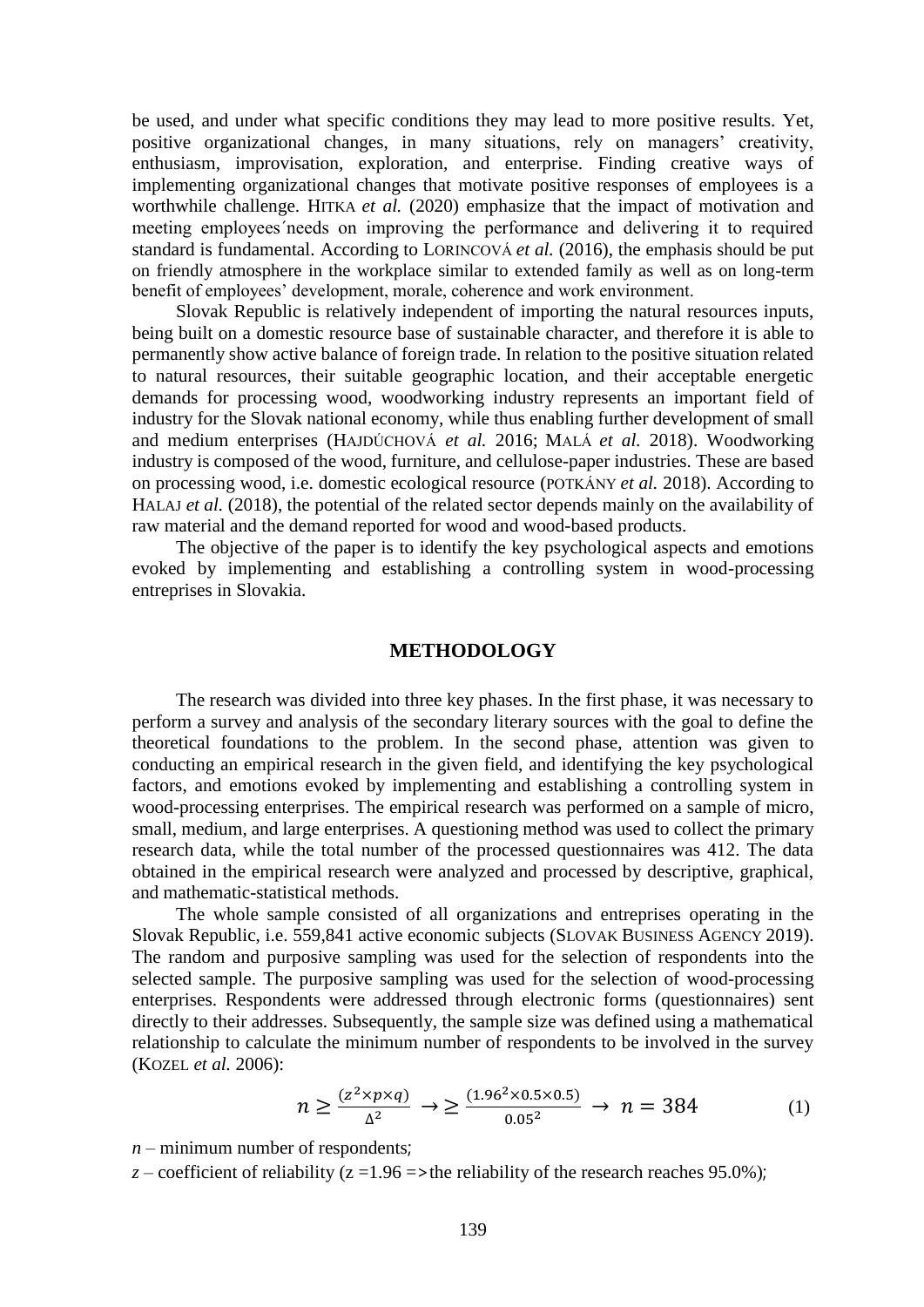*p and q* - the percentage of questioned respondents (the extent of knowledge of respondents with regard to the problem is unknown, the whole sample is divided in half, i.e. p and  $q =$ 50%);

*∆* - maximum acceptable error (the value of maximum acceptable error was determined at 5%).

Out of the total number of 4,935 respondents, 412 respondents participated in the questionnaire survey. In order to keep the contextual framework of the paper, the evaluation of the survey results focused on the 412 wood-processing enterprises. Figure 1 presents the percentange of respondents according to the size of the enterprise. Out of the total number of respondents, 76.0% were micro enterprises, 20.4% small enteprises, 2.6% medium enterprises and 1.0% large enterprises.



**Fig. 1 Proportion of respondents according to the size of the enteprise.**

Two research questions (RQ) were formulated within the research area:

- *RQ1 – Which psychological factors influence the implementation and establishment of controlling in wood-processing enterprises?*
- *RQ2 – Which emotions are evoked by implementation and establishment of controlling in wood-processing enterprises?*

Based on the research questions and the available literary sources (SAYERS and SMOLLAN 2009; KLEMENTOVÁ and SEDLIAČIKOVÁ 2017; KLEMENTOVÁ *et al.* 2017) four hypothesis were formulated as follows:

- *H1 = It is assumed that there is a dependence between the size of enterprise and the influence of implementing controlling on the organizational structure of the enterprise.*
- *H2 = It is assumed that there is a dependence between the size of enterprise and the influence of implementing controlling on the working time (employee workload).*
- *H3 = It is assumed that there is a dependence between the size of enterprise and motivation (emotion) evoked by implementation and establishment of controlling in an enterprise.*
- *H4 = It is assumed that there is a dependence between the size of enterprise and uncertainty (emotion) evoked by implementation and establishment of controlling in an enterprise.*

The data obtained from the questionnaire were filtered and logically divided according to the size of enterprise, while examining the contingency and correlation between the individually selected items by means of the statistical software STATISTICA 10. For the purposes of statistical analysis, Pearson Chi-square test of goodness of fit was used, with the level of significance being 5%. Further, Cramer's V test and Pearson correlation coefficient test were used to examine the individual dependencies.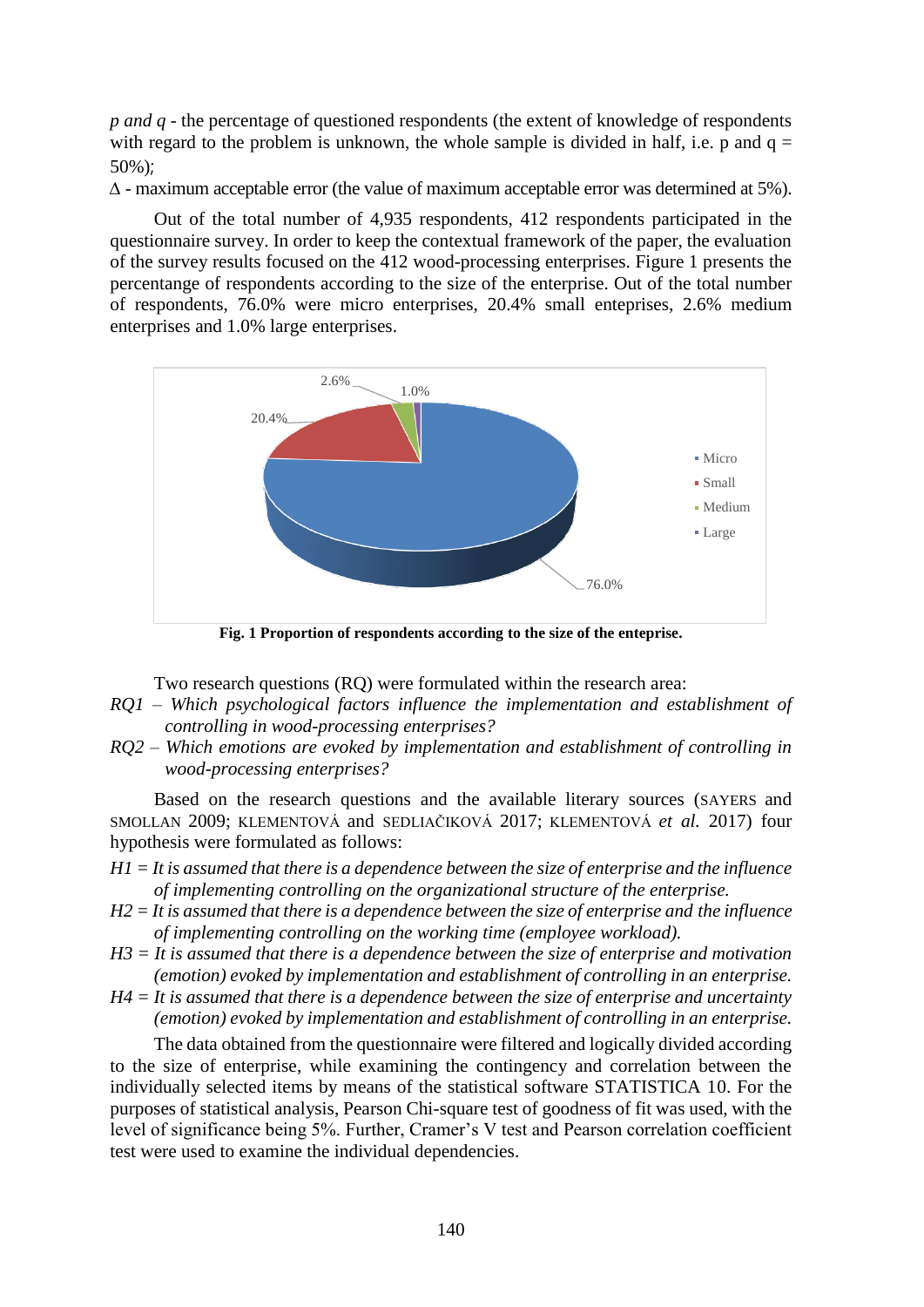## **RESULTS AND DISCUSSION**

It terms of the enterprise size, the structure of the research sample consisted mainly of micro enterprises (76.0%), small enterprises (20.4%) and medium enterprises (2.6%). Large enterprises represented the lowest proportion (1.0%).

The goal of the statistical analysis was to point out the discovered statistically significant dependencies between the size of enterprise and the psychological aspects and emotions evoked by implementing and establishing controlling in wood-processing enterprises.

When examining the dependencies between the size of enterprise and the influence of psychological aspects, the enterprises were divided into four categories according to size, as follows:  $1 -$  micro,  $2 -$  small,  $3 -$  medium, and  $4 -$  large enterprises. Among the tested psychological aspects, the responses were scaled from D11 to  $D115<sup>1</sup>$ . The intensity of influence of the psychological aspects was scaled as follows:  $1 -$  positive influence,  $2 -$  no influence, and 3 – negative influence. Attention was given only to the statistically verifiable dependencies between the size of enterprise and the examined psychological signs (responses D19 and D111).

With the risk of a 5% deviation, the null hypothesis related to the existence of independence between the influence of implementing controlling on changes in the organizational structure  $(D19)$  and the size of enterprise  $(A1)$ , was rejected with regard to the alternative hypothesis. The value of Cramer's V at the level 0.1266, showed weak dependence between the size of enterprise and the influence of controlling on changes in the organizational structure in the enterprise. Based on this finding, it can be concluded that with the growing size of an enterprise, there is also a growing tendency in the influence of controlling on changes in the organization structure, even though the dependence between the variables is weak. When fulfilling the condition of data applicability and taking account of the expected and the observed frequencies, at the p-value for the Pearson Chi-square being 0.0487, at the 5% level of significance, the null hypothesis related to non-existence of dependence between implementing controlling on working time, i.e. employee workload (D111) and the size of enterprise (A1) was rejected. Values of the contingency coefficient (0.1727) and Cramer's V (0.1240) show weak dependence between the examined signs. The results regarding statistical dependence are presented in Table 1 and Figure 2.

|                            | <b>Statistics A1 x D19</b> |                       |             | <b>Statistics A1 x D111</b> |                       |             |
|----------------------------|----------------------------|-----------------------|-------------|-----------------------------|-----------------------|-------------|
| <b>Statistics</b>          | Chi-<br>square             | Degrees of<br>freedom | p-<br>value | Chi-<br>square              | Degrees of<br>freedom | p-<br>value |
| Pearson-chi square<br>test | 13.1251                    | $Df=6$                | 0.0399      | 12.6615                     | $Df=6$                | 0.0487      |
| M-V Chi-square             | 12.7722                    | $Df=6$                | 0.0468      | 13.7427                     | $Df=6$                | 0.0327      |
| Contingency<br>coefficient | 0.1762                     |                       |             | 0.1727                      |                       |             |
| Cramer's V                 | 0.1266                     |                       |             | 0.1240                      |                       |             |

**Tab. 1 Dependence between A1/D19 and A1/D11.**

-

<sup>&</sup>lt;sup>1</sup> D11-working relations, D12-employee motivation, D13-communication between employees, D14-employee behavior in the enterprise, D15-relevance of information, D16-pressure at the workplace, D17-performing tasks by employees, D18-promotion, D19-changes in the organizational structure, D110-evaluation of employee performance, D111-working time (employee workload), D112-employee satisfaction, D113-customer satisfaction, D114-number of working positions in the enteprise, D115-power in the workplace (power distribution)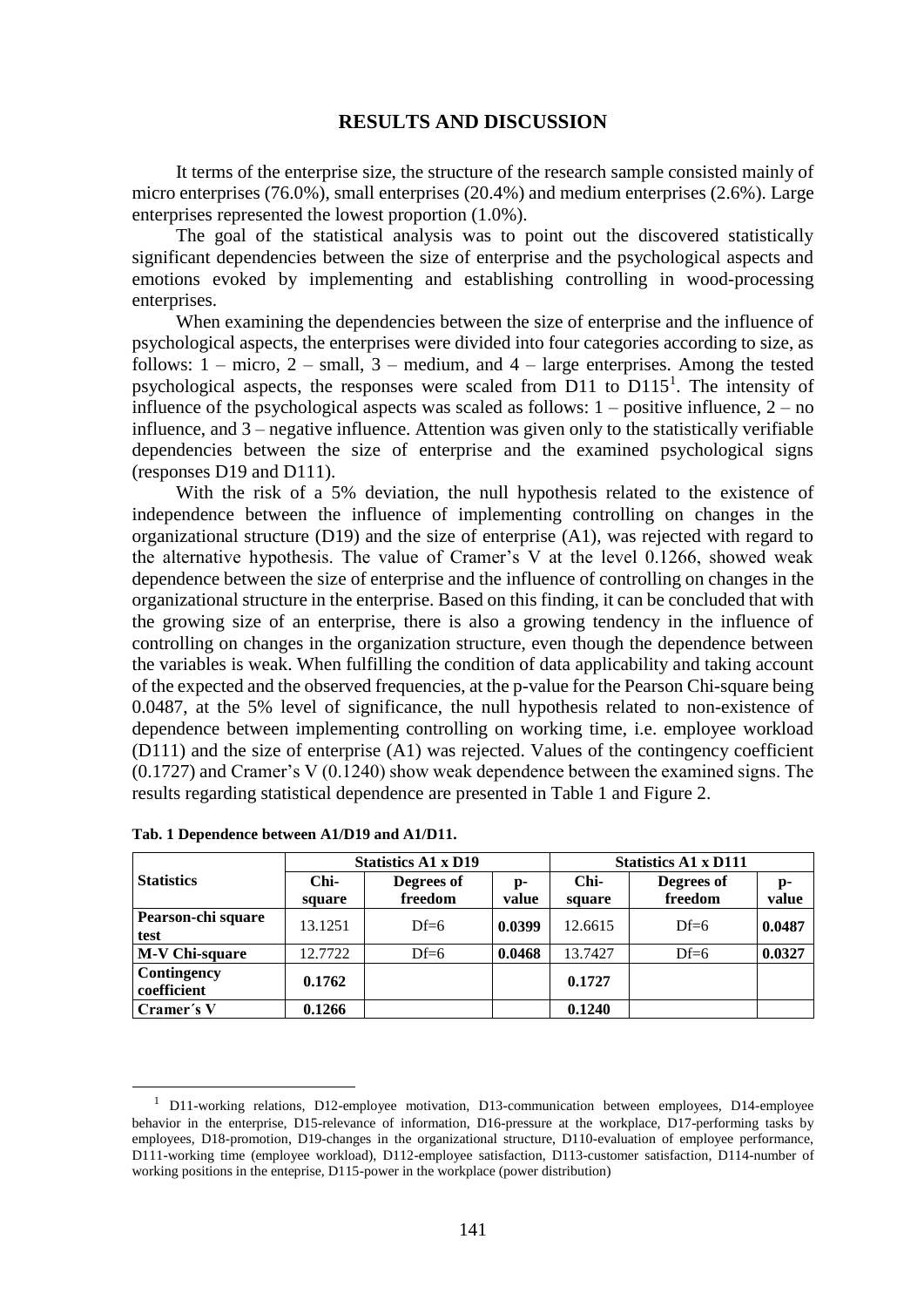

**Fig. 2 Influence of the size of enterprise on changes in the organizational structure.**

By analyzing the examined signs in more detail, it can be observed that the most intensive, as well as the most negative evaluation appears to be in the category of employee workload (D111), this being reported mainly by micro enterprises. With regard to the size of enterprise, medium (3.07767) enterprises have evaluated employee workload more positively than the other enterprise types. The more positive perception of the given phenomenon was expected among large (5.7379) enterprises. Table 2 presents residual differences.

| A 1 | <b>Observed minus expected frequencies</b> |            |            |      |  |  |
|-----|--------------------------------------------|------------|------------|------|--|--|
|     | D111(1)                                    | D111(2)    | D111(3)    | Sum  |  |  |
|     | 3.86408                                    | 7.20388    | $-11.0680$ | 0.00 |  |  |
|     | 0.58252                                    | $-0.87379$ | 0.2913     | 0.00 |  |  |
|     | 3.07767                                    | $-8.11650$ | 5.0388     | 0.00 |  |  |
|     | $-7.5242$                                  | 1.78641    | 5.7379     | 0.00 |  |  |

**Tab. 2 Residual differences A1/D11.**

 $\overline{a}$ 

When examining the dependencies between the size of enterprise and the emotions evoked by establishing a controlling system in an enterprise, the size of enterprise was divided in a similar way as in the previous case (dependencies between the size of enterprise and the observed psychological signs). Emotions and feelings evoked by establishing a controlling system in an enterprise were summarized in questions  $D21$  to  $D211<sup>2</sup>$ , while attention was given to those emotions, where the dependencies between the examined phenomena proved to be statistically verifiable (answers D29 and D210).

The categories for motivation as emotion (D29) were scaled into two levels: 1 – feels motivation, 2 – does not feel motivation when controlling is being established in an enterprise. As the 5 % level of significance and at fulfilling the condition of good approximation, at the p-level of Pearson Chi-square being 0.0141, hypothesis H0 was rejected, as there is no dependence between motivation as an emotion (D29) that would be evoked by implementing and establishing controlling, and the size of enterprise (A1). It can

<sup>2</sup> D21-fear, D22-aversion, D23-disappointment, D24-lack of interest, D25-curiosity, D26-enthusiasm, D27-happiness, D28-satisfaction, D29-motivation, D210-uncertainty, D211-other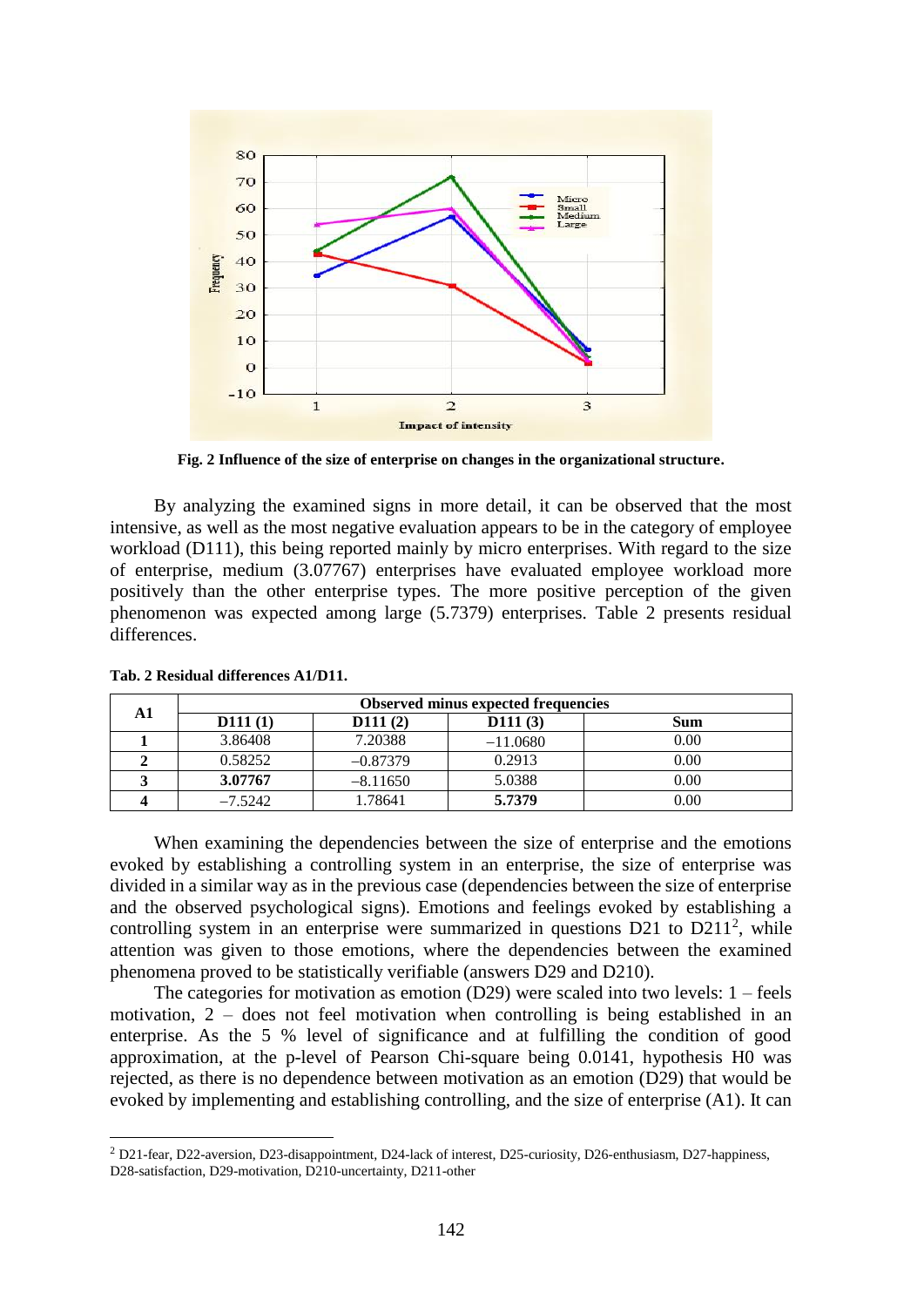be stated that the differences between the expected and the observed frequencies are not random and based on the values of the contingence coefficient (0.1584) and Cramer's V (0.1604), weak statistical dependence was proved between the examined signs. Categories for uncertainty (D210) were identified in the same way as it was with motivation (D29). By means of statistical methods, it was discovered that the difference between the expected and the observed frequencies is not random. The value of Pearson Chi-square is 0.0198, which means that there is an existing dependence between uncertainty (D210) and the size of enterprise (A1). H0 at the 5% level of significance was rejected, and by Cramer's V achieving the value 0.1547, weak statistical dependence between the examined signs was proved. The overall results of the statistical analysis are presented in Table 3.

|                            | <b>Statistics A1 x D29</b> |                       |         | <b>Statistics A1 x D210</b> |                       |         |
|----------------------------|----------------------------|-----------------------|---------|-----------------------------|-----------------------|---------|
| <b>Statistics</b>          | $Chi-$<br>square           | Degrees of<br>freedom | p-value | Chi-<br>square              | Degrees of<br>freedom | p-value |
| Pearson-chi square<br>test | 10.6028                    | $Df=3$                | 0.01408 | 9.8561                      | $Df=3$                | 0.01983 |
| <b>M-V Chi-square</b>      | 10.4610                    | $Df=3$                | 0.01503 | 9.5266                      | $Df=3$                | 0.02305 |
| Contingency<br>coefficient | 0.1584                     |                       |         | 0.1529                      |                       |         |
| Cramer's V                 | 0.1604                     |                       |         | 0.1547                      |                       |         |

As to the internal dependencies between the size of enterprise (A1) and motivation as an emotion (D29), the strongest tendency to indicate a positive feeling of being motivated was shown in large enterprises, which is documented in Figure 3.



**Fig. 3 Influence of motivation as an emotion at implementing controlling on the size of enterprise.**

With regard to dependence between uncertainty (D210) as a consequence of establishing controlling and the size of enterprise (A1), strong presence of feeling of uncertainty was identified in micro (3.5364) and small (8.0583) wood-processing enterprises. On the other hand, the absence of uncertainty was proved in medium (6.5922) and large (5.0024) wood-processing enterprises. This dependence was expected, mainly due to the absence of controlling in micro and small wood-processing enterprises. The residual differences are presented in Table 4.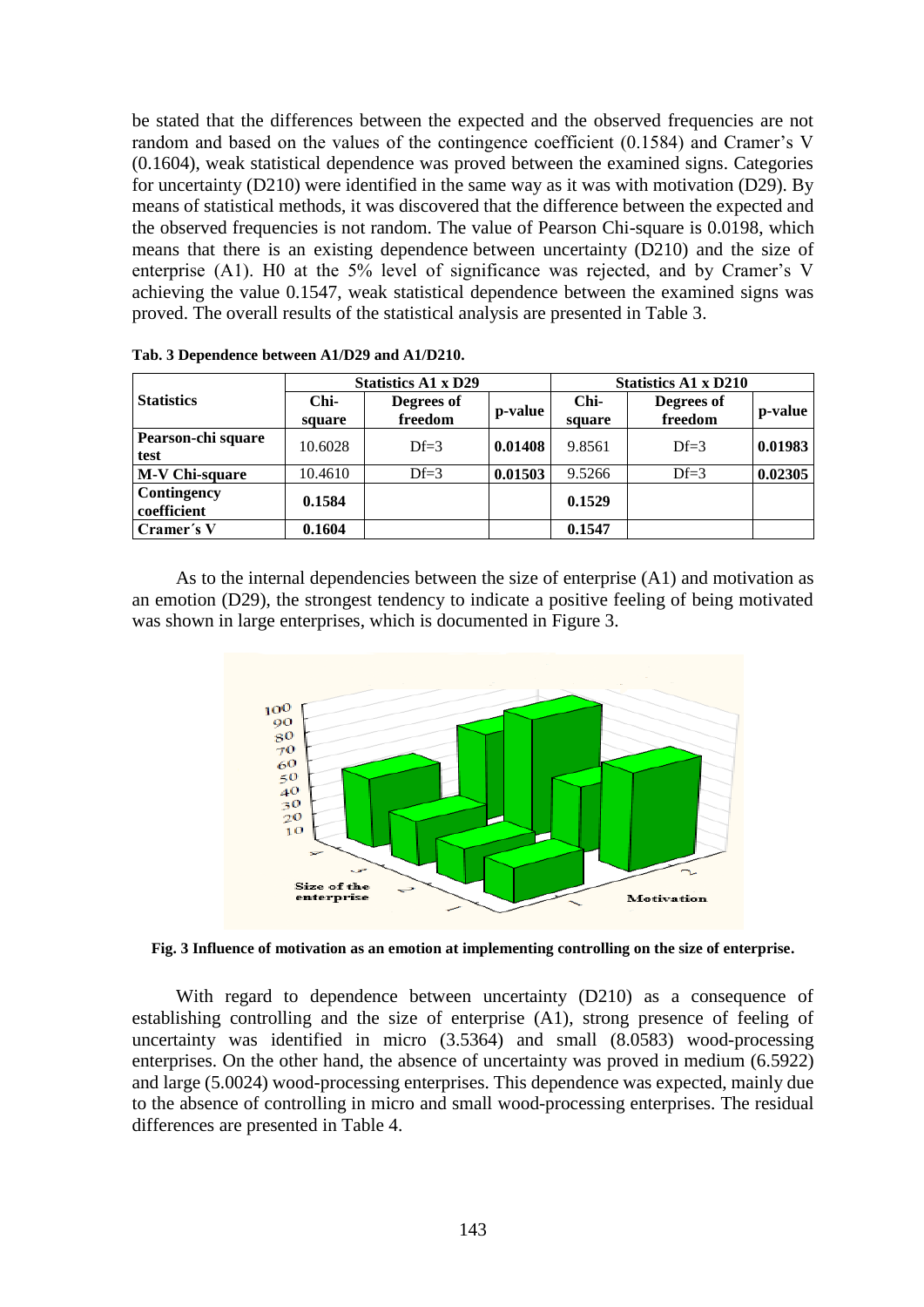| A1           | <b>Observed minus expected frequencies</b> |            |      |  |  |
|--------------|--------------------------------------------|------------|------|--|--|
|              | D210(1)                                    | D210(2)    | Sum  |  |  |
|              | 3.53641                                    | $-3.53641$ | 0.00 |  |  |
|              | 8.05825                                    | $-8.05825$ | 0.00 |  |  |
|              | $-6.59223$                                 | 6.59223    | 0.00 |  |  |
|              | $-5.00243$                                 | 5.00243    | 0.00 |  |  |
| <b>Total</b> | 0.00000                                    | 0.00000    | 0.00 |  |  |

#### **Tab. 4 Residual differences A1/D210.**

The findings of the conducted research are rather similar to the results of a Polish empirical study which showed that the most frequently mentioned factor influencing the decision to implement controlling is the size of company (DOBROSZEK 2015). Another research, which focused on the application of controlling instruments in SMEs in North-Western Croatia, confirmed consistency with the previous findings. Unlike large companies that use very complex instruments of controlling, SMEs focus on the use of controlling tools that increase transparency of business, while at the same time assuring that the tools are not excessively costly or demanding to use (ŠESTANJ-PERIĆ and KUKEC 2013). This research showed that operative tools are used at a lower level in Croatia in comparison with Germanspeaking countries, and that strategic tools are used very rarely (BECKER *et al.* 2011).

The research has proved a *statistically significant dependence* between the **size of enterprise** and the influence of implementing controlling on the **organizational structure** of the enterprise. Based on the findings, the hypothesis H1 was confirmed. It can be claimed that with the growing size of enterprise, the influence of controlling on changes in the organizational structure has a growing tendency as well, even though the dependence between variables is weak in relation to values of contingency coefficient (0.1762) and the Cramer´s V (0.1266). The growing size of enterprise requires a more complex organizational structure than it is in small enterprises. In an established enterprise with a stable organizational structure, it is inevitable to reserve an independent place, position, and competence for controlling when implementing it as a tool that provides relevant information for management enabling it to make the right decisions.

*Statistical dependence* was proved between the **size of enterprise** and the influence of implementing controlling on the **working time (employee workload).** Based on the statistical data evaluation, it was possible to confirm the hypothesis H2. Values of the contingency coefficient (0.1727) and Cramer´s V (0.1240) showed weak dependence between examined signs. Micro and small enterprises with a small number of employees perceive increase in workload with regard to implementing controlling more intensively in comparison with larger enterprises, where the given workload is categorized and allocated among a larger number of employees. However, enterprises which have already implemented controlling (most frequently medium-sized), perceive this phenomenon positively, as controlling enables them to coordinate their working time more effectively.

The influence of controlling on **employee motivation** that is evoked by its implementation and establishment in an enterprise showed a *statistically significant dependence* in relation to the **size of enterprise**. This led to the confirmation of the hypothesis H3. The results have thus revealed that with the growing size of enterprise, the feeling of motivation evoked by its implementation grows as well, even though the dependence between variables is weak due to values of contingency coefficient (0.1584) and Cramer´s V (0.1604).

The influence of controlling on **uncertainty** which is evoked by its implementation and establishment in an enterprise showed a *statistically significant dependence* in relation to the **size of enterprise,** i.e. the hypothesis H4 was confirmed. Similar to the above reported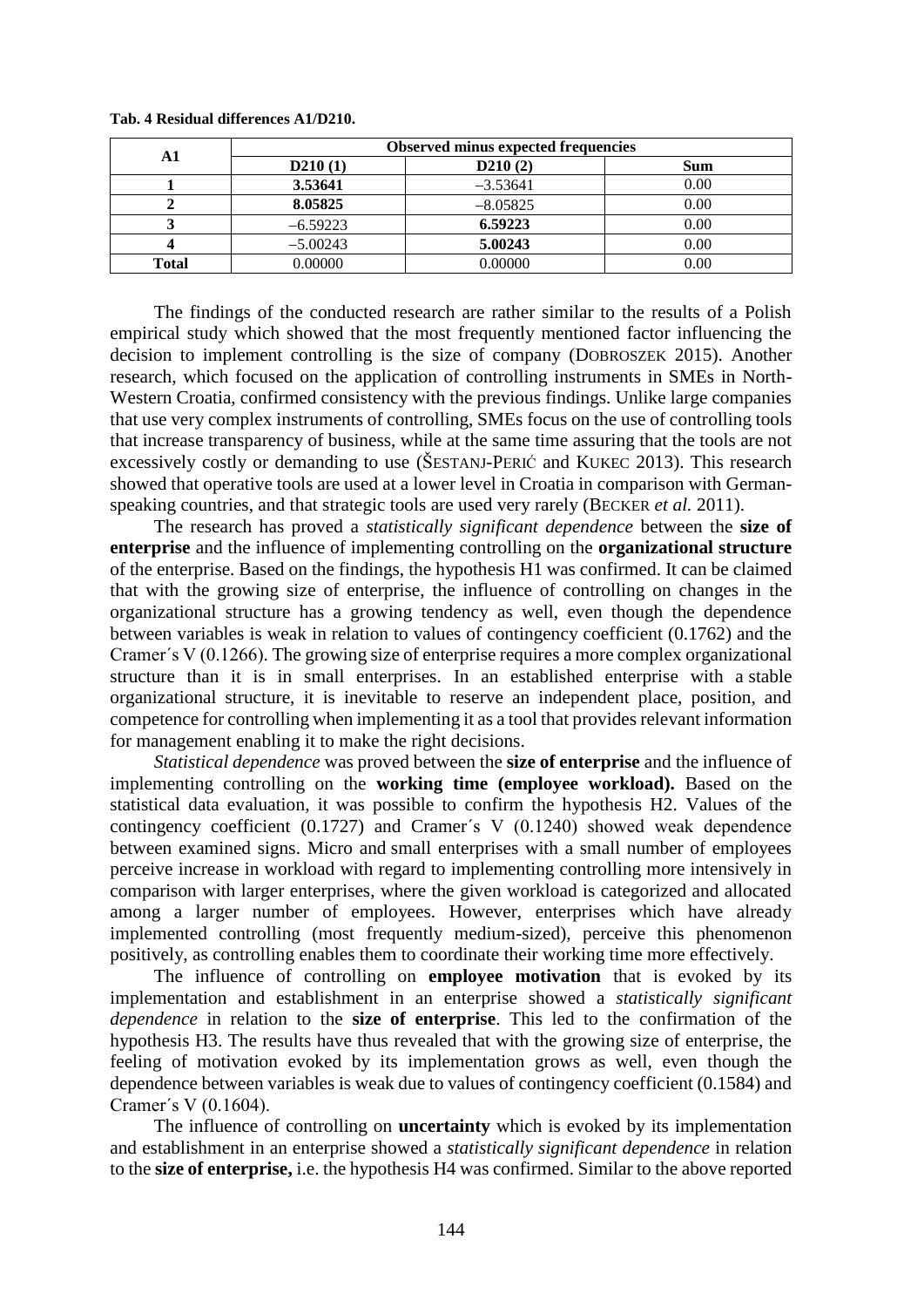findings, it was proved that the feeling of uncertainty is more frequent in micro and small enterprises, while is it absent in medium and large ones, even though contingency coefficient (0.1529) and Cramer´s V (0.1547) proved weak dependence between examined signs. It can thus be stated that with the growing size of enterprise, the feeling of uncertainty as a consequence of implementing controlling in an enterprise is increasingly eliminated. This finding leads to a conclusion that in larger enterprises, employees feel more trust towards the decisions made by the management, or, as an already implemented tool of management, controlling in these enterprises provides no reasons to fell uncertain.

SMOLLAN (2017) confirm that during the organizational change, the main source of stress is uncertainty, often about changing job roles, potential redeployment and redundancies. In the aftermath, some employees faced heavier workloads, accompanied by even more inadequate resources, together with poorer relationships and concerns about further change. Forms of support how employees can cope with organizational change focus on emotional, instrumental, informational and appraisal support. AL SAMAAN *et al.* (2018) add that one of the best ways to manage the change is to have great internal marketing procedures, and to adopt efficient communication systems that would assure the high degree of employees' commitment. By so doing, employees will be able to identify the promising opportunities accompanying the change and will have a more decreased level of resistance to it, which leads to better performance, whether on the individual level, or the organizational one.

### **CONCLUSION**

Implementing and establishing controlling is a long-term, difficult and complex process and change that is unique and inimitable for each enterprise. Potential benefits of implementing controlling in wood-processing enterprises include clarity of information for management purposes, orientation on company´s goals, focus on company´s strengths and weaknesses, effective management of profit, contribution margin and cash-flow, and responsibility management. The implementation of this tool also brings risk such as is nonacceptance by employees, conflicts of manager vs. controller, implementation inefficiency, excessive control and conflicts with controller.

Mathematical-statistical analysis of the dependence between the size of enterprise and the influence of implementing controlling on psychological aspects, and emotions has confirmed the hypothesis H1, H2, H3 and H4. Micro and small wood-processing enterprises with small number of employees with simple organizational structure perceive increase in workload with regard to implementing controlling more intensively in comparison with larger enterprises. This involves a high level of involvement of enterprise owners and managers. They must to understand and respect psychological aspects *(changes in the organizational structure, employee workload)* and emotions *(motivation, uncertainty)* evoked by implementing and establishing controlling in an enterprise. It is essential to be able to communicate, feel empathetically, listen, be tolerant to others and have the ability of self-control at coping with stressful situations. On this basis, there exists a precondition for finding creative ways of successful implementation and establishment of controlling into business practice that motivate positive responses of employees.

#### **REFERENCES**

AL SAMMAN, A., AHMED, G. I., ALDEEB, H. M. A. 2018. How Employees' Attitudes are Influenced by Organizational Change: Evidence from a Non- Profit Organization in Bahrain. In International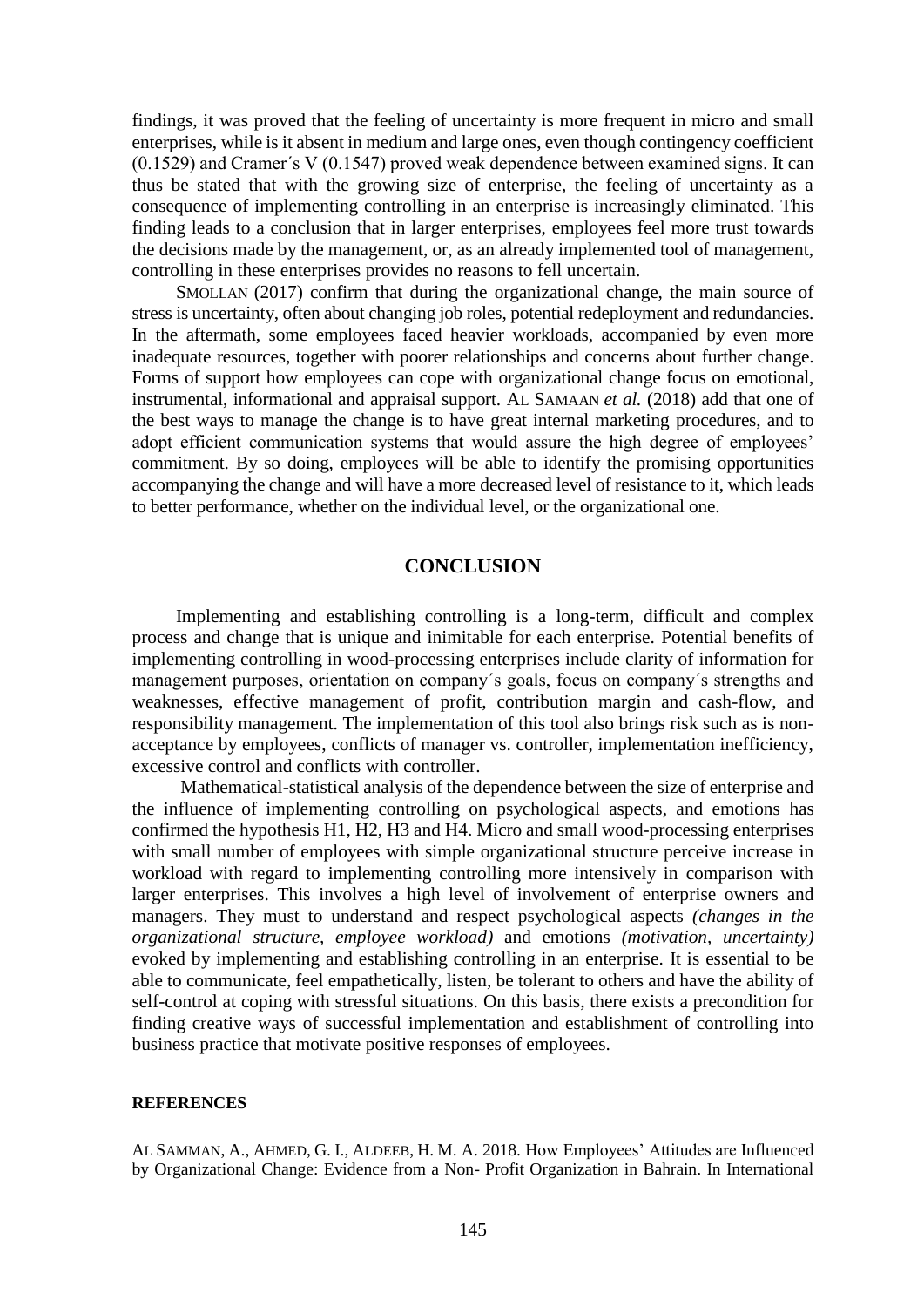Journal of Economics and Management Studies, 2018, 5(12): 31–37.

BASHIR, A. N. 2017. Leadership connection to emotional intelligence and stress at workplace. In Journal of Management Research, 2017, 9(1): 43-51.

BECKER, W., ULRICH, P., STAFFEL, M. 2011. Management accounting and controlling in German SMEs – do company size and family influence matter? In International Journal of entrepreneurial venturing,  $2011$ ,  $3(3)$ ;  $281-300$ .

CUÉLLAR, M., GARCÍA-GABRERA, A., DÉNIZ-DÉNIZ, A. M. 2019. Emotional intelligence of the HR decision-maker and high-performance HR practices in SMEs. In European Journal of Management and Business Sciences,  $2019, 28(1)$ :  $52-89$ .

DOBROSZEK, J. 2015. Analysis of factors affecting the implementation of controlling in logistics enterprises and the resulting effects – the case of Poland. In Procedia – Social and Behavioral Sciences, 2015, 213: 248-253.

DOLINAYOVÁ, A., ĽOCH, M. 2015. Controlling Instruments Used for Monitoring and Evaluation Processes in the Rail Freight Companies. In Procedia Economics and Finance, 2015, 34: 113–120.

EDELMAN, P., VAN KNIPPENBERG, D. 2018. Emotional intelligence, management of subordinate´s emotions, and leadership effectiveness. In Leadership and Organization Development Journal, 2018, 39(5): 592-607.

ESCHENBACH, R. 2004. Controlling. Praha: ASPI.

GAUTAM, A., KHURANA, CH. 2019. Demographic variables as indicators of emotional intelligence: a study of selected enterprises of Uttarakhand. In Journal of Management,  $2019, 6(1)$ :  $11-20$ .

HAJDÚCHOVÁ I., SEDLIAČIKOVÁ M., HALAJ D., KRIŠTOFÍK P., MUSA H., VISZLAI I. 2016. Slovakian forest-based sector in the context of globalization. In BioResources,  $2016$ ,  $11(2)$ : 4808-4820.

HALAJ, D., SEDLIAČIKOVÁ, M., MALÁ, D. 2018. Customer behavior on the Slovakian roundwood market: A case study. In BioResources,  $2018$ ,  $13(3)$ :  $6003-6020$ .

HAVLÍČEK, K. 2016. The main parameters of controlling in a small or medium-sized enterprises. In Proceedings from 9<sup>th</sup> International Conference, European Entrepreneurship Forum 2015, Efficiency in the Private and the Public Sector. Praha: Newton Coll Ass, 2016, pp. 66–74.

HITKA, M., LIPOLDOVÁ, M., SCHMIDTOVÁ, J. 2020. Empolyees´ motivation preferences in forest and wood-processing enterprises. In Acta Facultatis Xylologiae Zvolen, 2020, 62(1): 151-164.

ISSAH, M. 2018. Change leadership: the role of emotional intelligence. In SAGE Open – Research Paper,  $2018$ ,  $8(3)$ : 1–6.

JIMÉNEZ, M. 2018. Leadership style, organizational performance, and change through the lens of emotional intelligence. In Foundations of Management,  $2018$ ,  $10(1)$ :  $237-250$ .

KLEMENTOVÁ,J., BENČIKOVÁ, D., SEDLIAČIKOVÁ, M. 2017. Psychological aspects of controlling in micro and small enterprise. In Proceedings from Global Scientific Conference Management and Economics in Manufacturing. Zvolen: Technical University in Zvolen, 2017, pp. 102–109.

KLEMENTOVÁ, J., SEDLIAČIKOVÁ, M. 2017. Kontroling v kontexte jeho psychologických vplyvov na zamestnancov podniku. In Zborník vedeckých príspevkov z medzinárodnej vedeckej konferencie Sociálne, ekonomické a etické aspekty súčasnej spoločnosti. Prešov: Vysoká škola medzinárodného podnikania, 2017, s. 47–62.

KOZEL, R. 2006. Moderní marketingový výzkum: nové trendy, kvantitativní a kvalitativní metody a techniky, průbeh a organizace, aplikace v praxi, přínosy a možnosti. Praha: Grada Publishing, a.s.

LORINCOVÁ, S., SCHMIDTOVÁ, J., BALÁŽOVÁ, Ž. 2016. Percetption of the corporate culture by managers and blue collar workers in Slovak wood-processig businesses. In Acta Facultatis Xylologiae Zvolen, 2016, 58(2): 149–163.

MAAMARI, B. E., MAJDALANI, J. F. Emotional intelligence, leadership style and organizational climate. In International Journal of Organizational Analysis,  $2017$ ,  $25(2)$ :  $327-345$ .

MALÁ, D., SEDLIAČIKOVÁ, M., BENČIKOVÁ, D. 2018. How customer of small and medium woodprocessing Slovak enterprises perceive a green product. In Bioresources, 2018, 13(1):1930–1950.

MINÁROVÁ, M., MALÁ, D., SEDLIAČIKOVÁ, M. 2015. Emotional intelligence of managers. In Procedia Economics and Finance, 2015, 26: 1119–1123.

PEŚALJ, B., PAVLOV, A., MICHELI, P. 2018. The use of management control and performance measurement systems in SMEs: A levers of control perspective. In International Journal of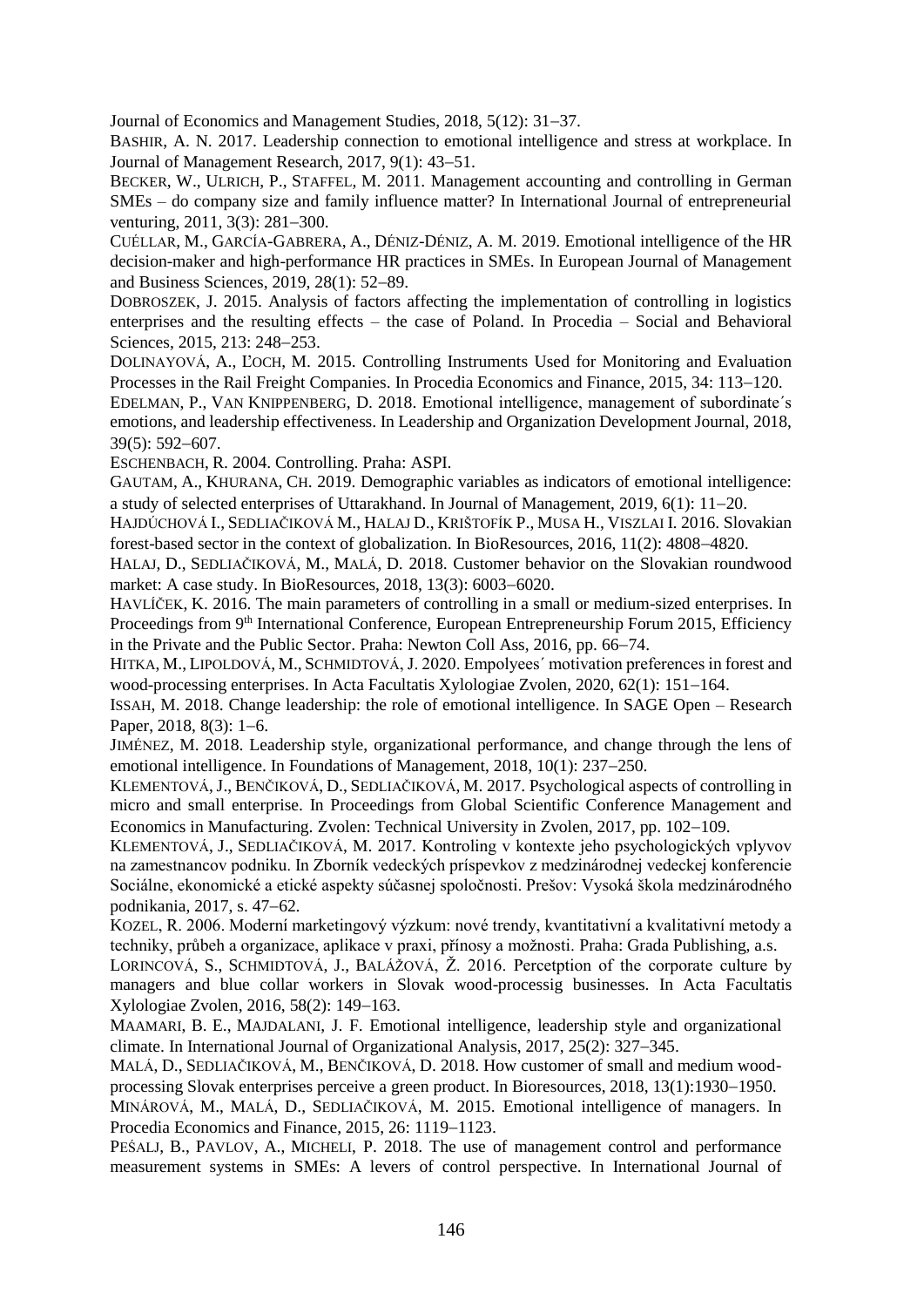Operations and Production Management,  $2018$ ,  $38(11)$ :  $2169-2191$ .

POTKÁNY, M., GEJDOŠ, M., DEBNÁR, M. 2018. Sustainable Innovation Approach for Wood Quality Evaluation in Green Business. In Sustainability, 2018, 10(9): 2984.

SAYERS,J. G., SMOLLAN, R. K. 2009. Organizational Culture, Change and Emotions: A Qualitative Study. In Journal of Change Management, 2009, 9(4): 435–457.

SEDLIAČIKOVÁ, M. 2018. Kontroling v praxi podnikov v kontexte psychologických aspektov vnímania jeho prínosov a bariér internými záujmovými skupinami. Zvolen: Technická univerzita vo Zvolene.

SEDLIAČIKOVÁ, M., STROKOVÁ, Z., DRÁBEK, J., MALÁ, D. 2019. Controlling implementation: What are the benefits and barriers for employees of wood-processing enterprises? In Acta Facultatis Xylologiae Zvolen, 2019, 61(2): 163–173.

SMOLLAN, R. K. 2017. Supporting staff through stressful organizational change. In Human Resource Development International, 2017, 20(4): 1-23.

Slovak Business Agency. 2019. Malé a stredné podnikanie v číslach v roku 2018. [online]. [cit. 2020-03-25] Available: <http://www.sbagency.sk/sites/default/files/msp\_v\_cislach\_2018.pdf>.

ŠATANOVÁ, A., POTKÁNY, M. 2004. Controlling – modern tool of company control. In Ekonomický časopis, 2004, 52(2): 148-165.

ŠESTANJ-PERIĆ, T., KUKEC, S. K. 2013. Institutional aspects of controlling in SME´s in Northwest Croatia. In Proceedings from 2nd International Scientific Conference Economic and Social Development. Varazdin: Varazdin Development and Entrepreneurship Agency, 2013, pp. 1504-1513.

TAVAKOLI, M. 2010. A positive approach to stress, resistance and organizational change. In Procedia  $-$  Social and Behavioral Science, 2010, 5: 1794–1798.

VUKO, T., OJVAN, I. 2013. Controlling and business efficiency. In Croatian Operational Research Review, 2013, 4(1): 44–51.

## **ACKNOWLEDGEMENT**

The paper has been written as a partial result of the projects APVV-18-0520, APVV-18-0378, APVV-17-0456 and APVV-17-0583 and by funds of KEGA project KEGA 005TU Z-4/2020.

## **ADDRESSES OF THE AUTHORS**

doc. Ing. Mariana Sedliačiková, PhD. Ing. Zuzana Stroková, PhD. Technical University in Zvolen Department of Economics, Management and Business T. G. Masaryka 24 960 01 Zvolen Slovakia sedliacikova@tuzvo.sk strokova@tuzvo.sk

doc. Ing. Denisa Malá, PhD. Matej Bel University in Banská Bystrica Department of Corporate Economics and Management Tajovského 10 975 90 Banská Bystrica Slovakia denisa.mala@umb.sk